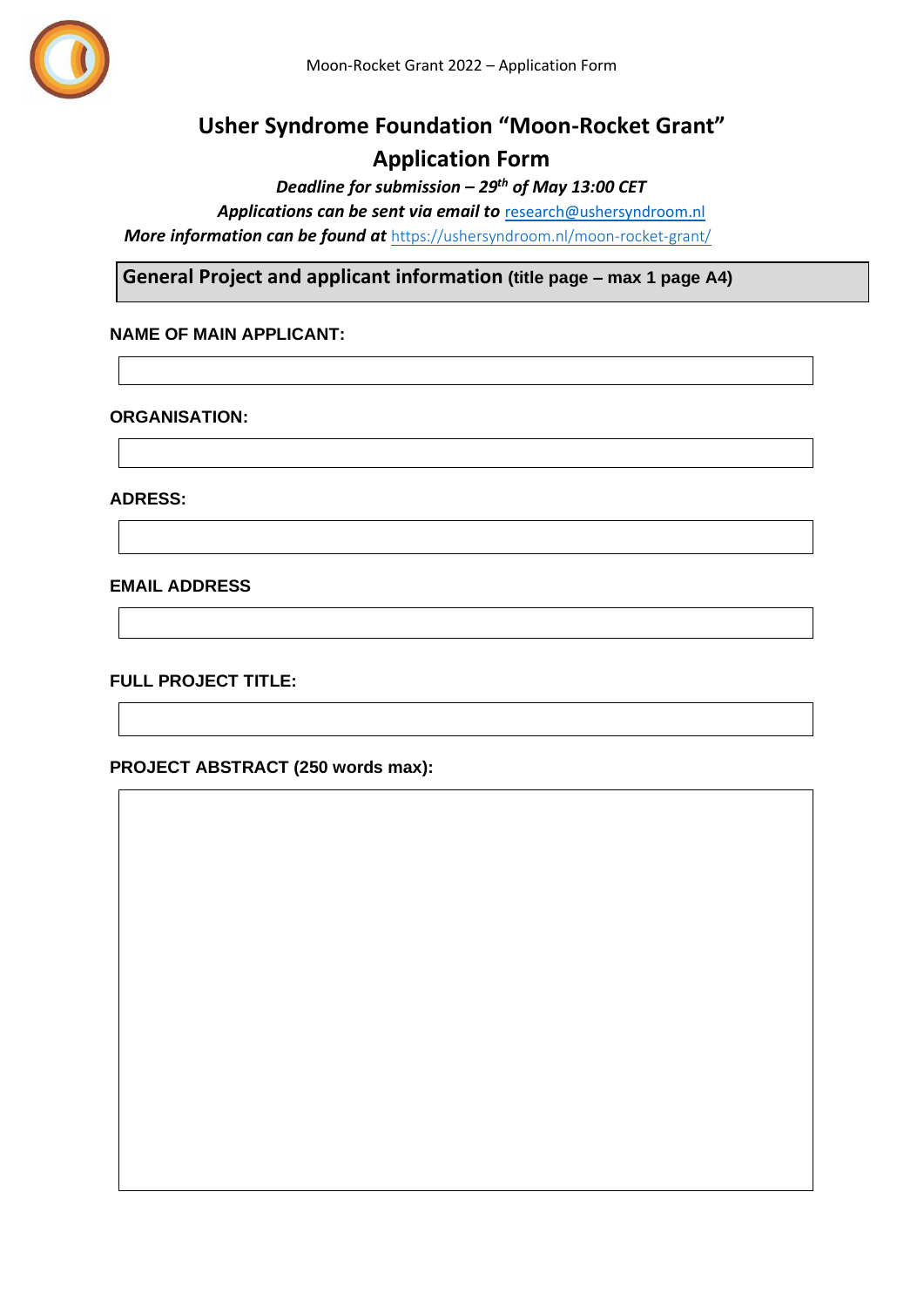

# **Description of the research project**

*no longer than 4 pages (min font size 10), The use of graphics is encouraged. Excluding: references, budget table, Lay persons summary (1 page), proof of affiliation of an academic institution and a resumé of the main applicant*

**BACKGROUND:** *The background/literature on which the project is based, please keep the amount of references limited, try to only include key references.*

**OBJECTIVE:** *Description the objective/research goal of the project in several sentences.*

**RESEACH PLAN:** *Description of how the research will be performed to reach the research objective, this includes a description of the methods and an expected timeline.*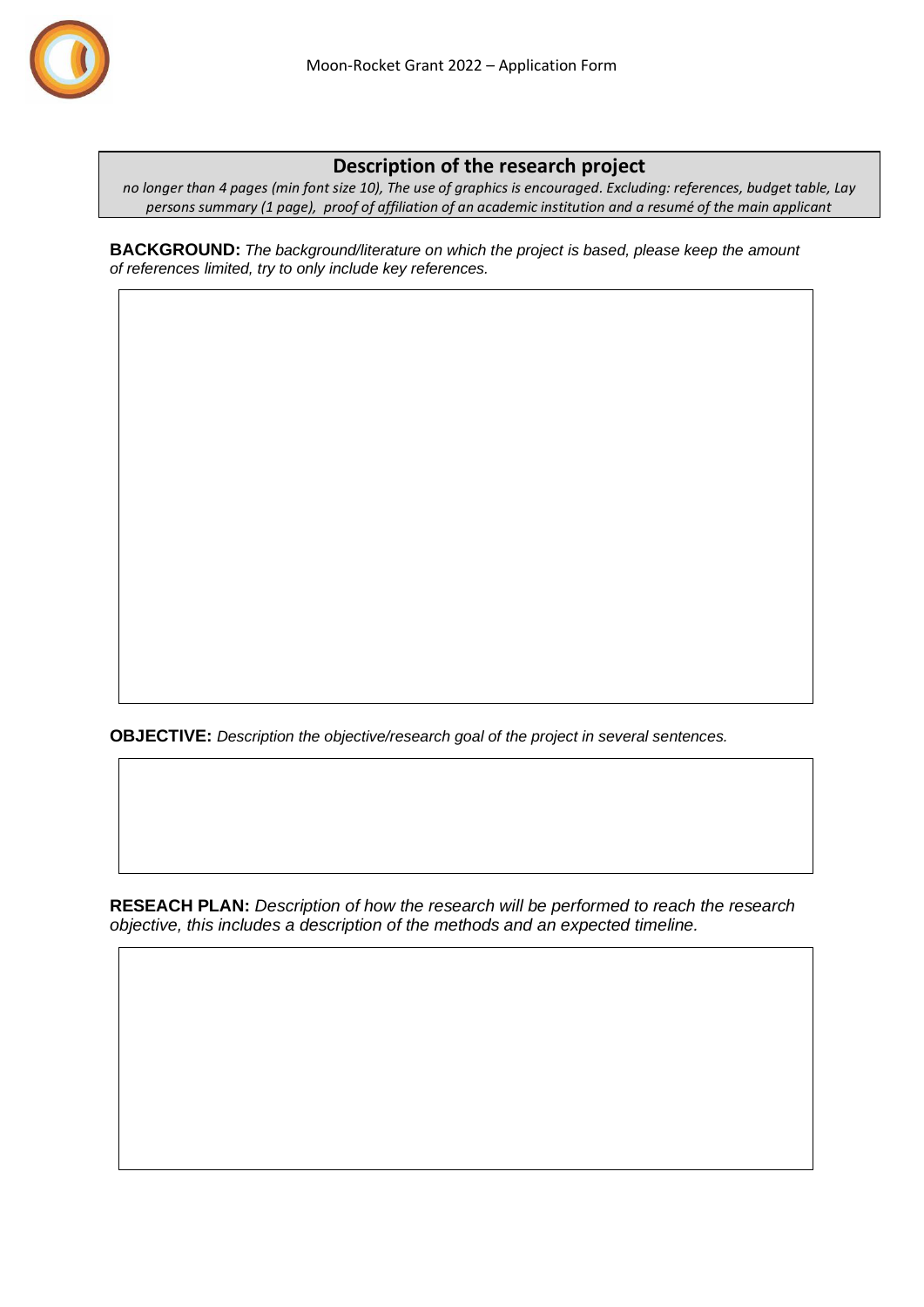

**OUTCOME/IMPACT:** *A small paragraph on what kind of impact and implications will the outcome of this project have for Usher Syndrome research and patients*

**LIMITATIONS:** *A small paragraph on what are the expected limitations or possible issues that may arise during the project and what will be done to prevent and minimize these.*

**PATIENT PARTICIPATION:** *A small paragraph on how patients are or will be involved in this project and how research results will be communicated to patients and lay persons.*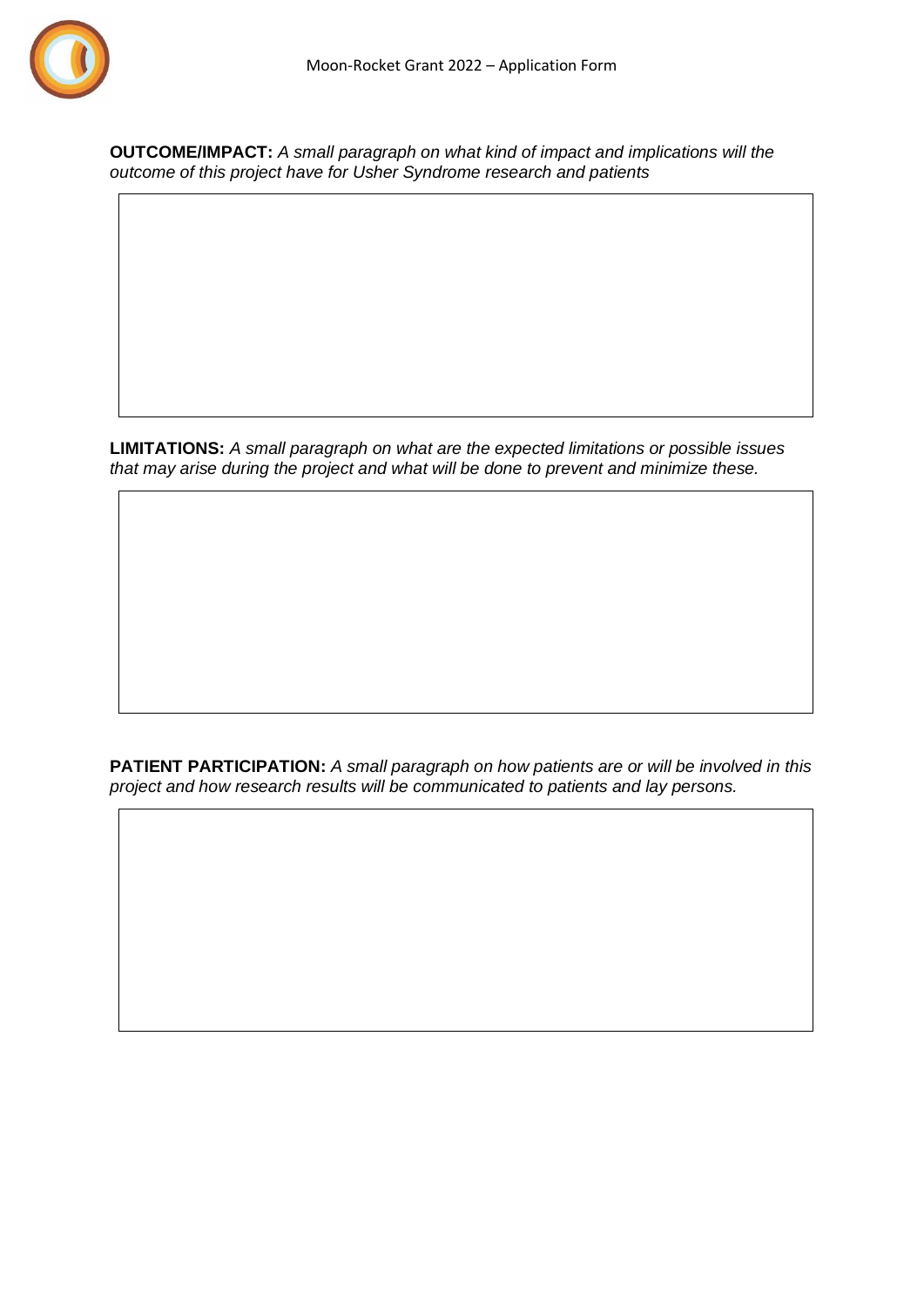

## **Budget Table**

*A table consisting of the requested total budget for the project needs to be added. The budget should consist of a rough breakdown into salaries, supplies, services, equipment purchase, etc. There are no priori restrictions, but you will need to provide a brief justification of items that are not self-explanatory. The Moon Rocket Grant can be used for existing projects, to start op new projects or as contributing to costs for larger projects, and can be carried out with a total maximum budget of up to €100.000*

*(Table is just a place holder, feel free to add/change fayout etc.)*

| <b>PROJECT BUDGET TABLE</b> |  |
|-----------------------------|--|
|                             |  |
|                             |  |
|                             |  |
|                             |  |
|                             |  |
| <b>TOTAL BUDGET</b>         |  |

**BUDGET JUSTIFICATION:** *a brief justification of items that are not self-explanatory*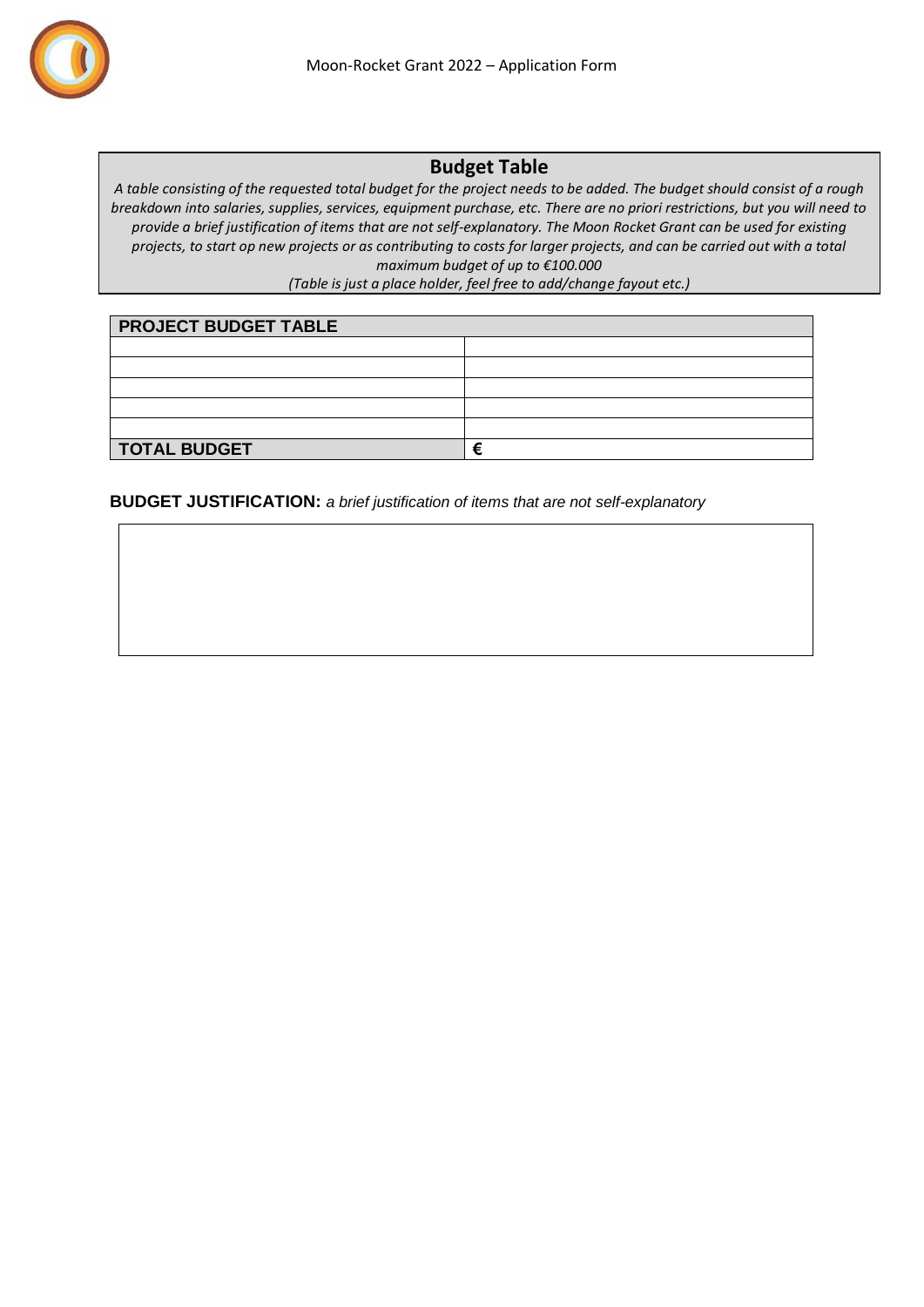

### **Lay persons summary**

*As the Usher Foundation was founded for and by Ushers themselves, the research project will also be evaluated by a panel of Usher Syndrome patients. Thus a single/2page A4-page Lay persons summary is required for the application, and will be also used in the evaluation process. The use of graphics is encouraged.* 

## **FULL PROJECT TITLE:**

## **SUMMARY:**